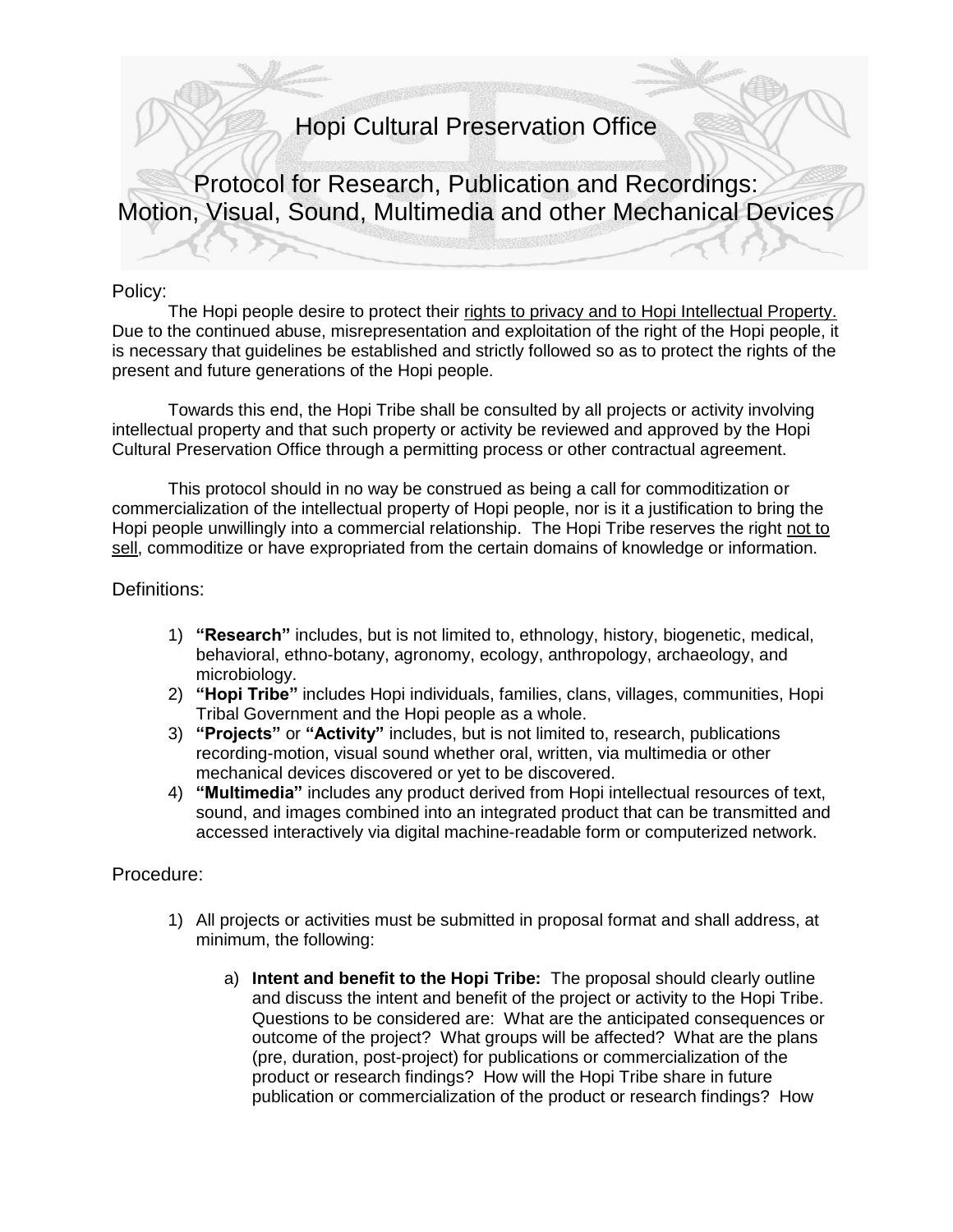may the Hopi Tribe have access to the product or research data findings for their own use?

- b) **Risks:** Discuss the risk associated with or inherent in the project or activity, including risks to the physical and psychological well being of individual human subjects, participants, and risk of deleterious impact on the cultural, social, economic, or political well being of the community.
- c) **Tribal Consent:** The proposal should address a mechanism to obtain permission to use the Hopi traditions, culture, and people as subject matter. A mechanism for "informed consent" should be outlined in detail. Informed consent may be required from and individual, a family or clan, a village or the Hopi Tribal Government.
- d) **Rights to Privacy:** The proposal should address the issue of privacy and describe a mechanism whereby the privacy of the Hopi Tribe will be recognized and protected. What issues or subject matter will the project or activity potentially or actually impact. What are the limits, parameters, or boundaries necessary to complete the project or activity?
- e) **Confidentiality:** A Confidentiality Agreement may be required to assure confidentiality. The applicant shall provide assurance of confidentiality for the life of the project, if required, indicating how confidentiality will be protected; indicate where raw data or materials will be deposited and stored at the completion of the project; and indicate the circumstances in which the contractual or legal obligations of the applicants will constitute a breach of confidentiality.
- f) **Use of Recording Devices:** The proposal should outline what recording devices will be used in the project. Recording devices include, but is not limited, to motion picture cameras, audio/video recorders, tape recorders, mechanical, computerized or multimedia technology, maps, hand drawings, The proposal should address a mechanism whereby the informants or subjects will understand clearly what the project plans to do with the recorded information, presently and potential future uses, before recordation takes place.
- g) **Ownership:** The Hopi Tribe reserves the right to:
	- 1) Prevent publication of intellectual resources which is unauthorized, sensitive, misrepresentatives or stereotypical of the Hopi people or harms the health, safety, or welfare of the Hopi people.
	- 2) May require deposit of raw materials or data, working papers or product in a tribally designated repository, with specific safeguards to preserve confidentiality .
	- 3) To deny a license or permit.
- h) **Fair and Appropriate Return:** The proposal should demonstrate how informants or subject of the project or activity will be justly compensated. Just compensation or fair return includes, but is not limited to, obtaining a copy of the research findings, acknowledgement as author, co-author or contributor, royalties, copyright, patent, trademark, or other formats of